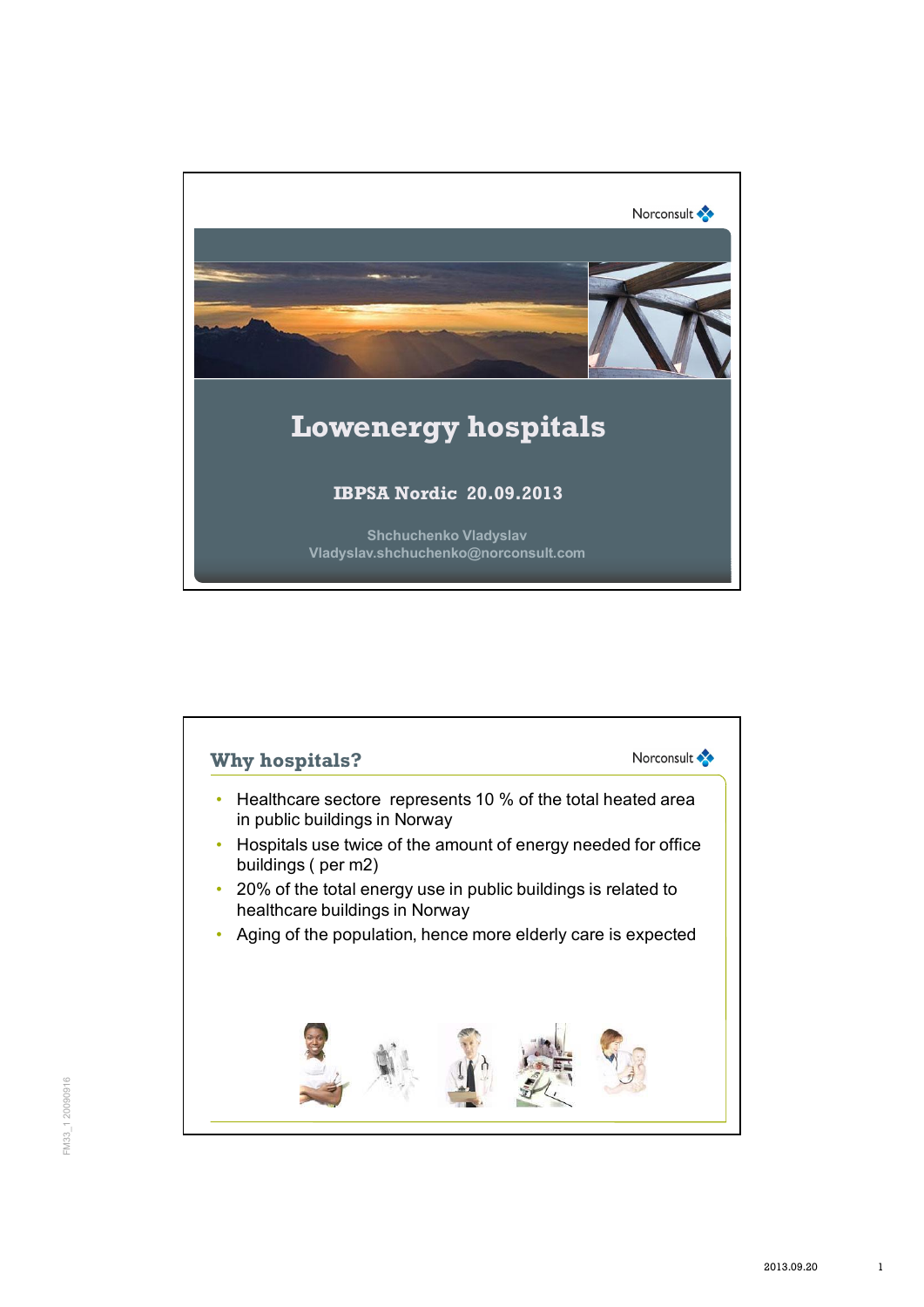

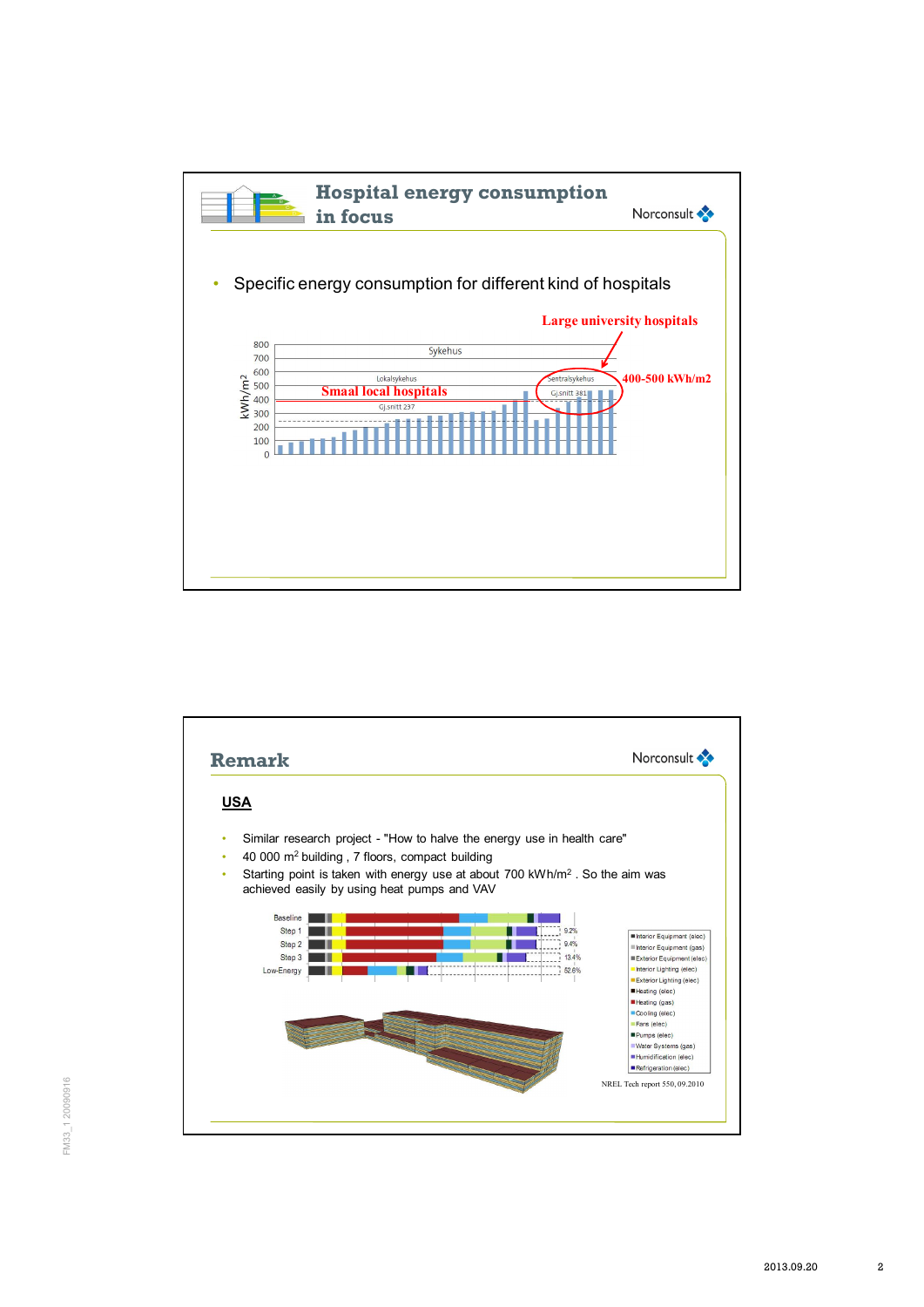

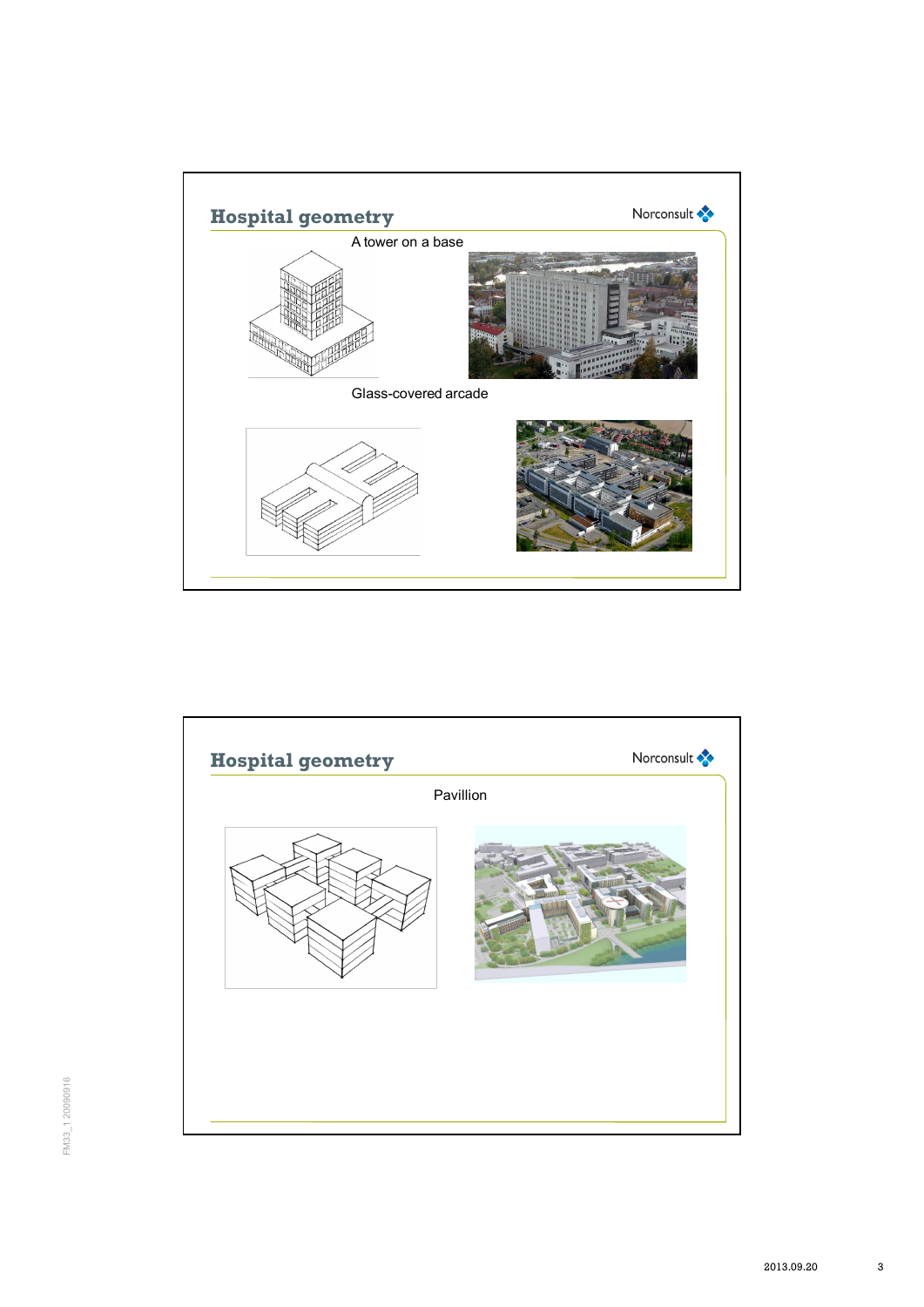|                | <b>Functional units</b> |                          |                                  |                           |                                | Norconsult <                   |
|----------------|-------------------------|--------------------------|----------------------------------|---------------------------|--------------------------------|--------------------------------|
|                | <b>Functional unit</b>  | Operating<br>schedule, h | <b>Ventilation</b><br>$m^3/hm^2$ | Lighting W/m <sup>2</sup> | Equipment,<br>W/m <sup>2</sup> | Hot water.<br>W/m <sup>2</sup> |
| $\mathbf{1}$   | Acute care              | 24                       | 20(0)                            | 15(0)                     | 20                             | 5.1                            |
| $\overline{2}$ | Out-patient clinic      | 16                       | 16(5)                            | 15(5)                     | 20(5)                          | 5,1                            |
| 3              | Nursing                 | 24                       | 8(0)                             | 8(0)                      | 12                             | 3.4                            |
| 4              | Surgery                 | 16                       | 50(7)                            | 15(5)                     | 25(0)                          | 5.1                            |
| 5              | Diagnostic imaging      | 16                       | 16(3)                            | 15(5)                     | 25(5)                          | 3,4                            |
| 6              | Laboratories            | 16                       | 25(7)                            | 15(5)                     | 20(5)                          | 3,4                            |
| $\overline{7}$ | Pharmacy                | 16                       | 25(7)                            | 15(5)                     | 20(5)                          | 1,6                            |
| 8              | Sterilization           | 16                       | 25(7)                            | 8(5)                      | 20(5)                          | $\overline{7}$                 |
| 9              | Medical services        | 16                       | 16(3)                            | 10(0)                     | 15                             | 5,1                            |
| 10             | Other services          | 16                       | 16(3)                            | 8(2)                      | 15                             | 5.1                            |
| 11             | Administration          | 12                       | 16(3)                            | 8(2)                      | 11(2)                          | 1.6                            |
| 12             | Hotel                   | 16                       | 12(3)                            | 8(3)                      | 10(2)                          | 5,1                            |
| 13             | Research/Teaching       | 12                       | 13(3)                            | 8(2)                      | 11(3)                          | 1.6                            |
| 14             | Personnel service       | 16                       | 16(3)                            | 8(2)                      | 12                             | 5,1                            |
| 15             | Patient service         | 16                       | 16(3)                            | 8(2)                      | 15                             | 5,1                            |
| 16             | Technical areas         | 16                       | 10(3)                            | 8(2)                      | 10                             | 3,4                            |

| <b>Energy use</b>      | Glass-covered arcade Tower on a base Pavillion |       |       |
|------------------------|------------------------------------------------|-------|-------|
| 1a Room heating        | 49,9                                           | 46,9  | 47,3  |
| 1b Ventilation heating | 56,3                                           | 57,1  | 59    |
| 2 Hot tap water        | 31,8                                           | 31,8  | 31,9  |
| 3a Fans                | 64,9                                           | 64,9  | 64,9  |
| 3b Pumps               | 4,4                                            | 4,4   | 4,4   |
| 4 Lighting             | 66                                             | 66    | 66    |
| 5 Equipment            | 88                                             | 88    | 88    |
| 6a Local cooling       | 12                                             | 11    | 13,3  |
| 6b Ventilation cooling | 14,9                                           | 15,5  | 15,5  |
| Total                  | 388,2                                          | 385,7 | 390,4 |
|                        |                                                |       |       |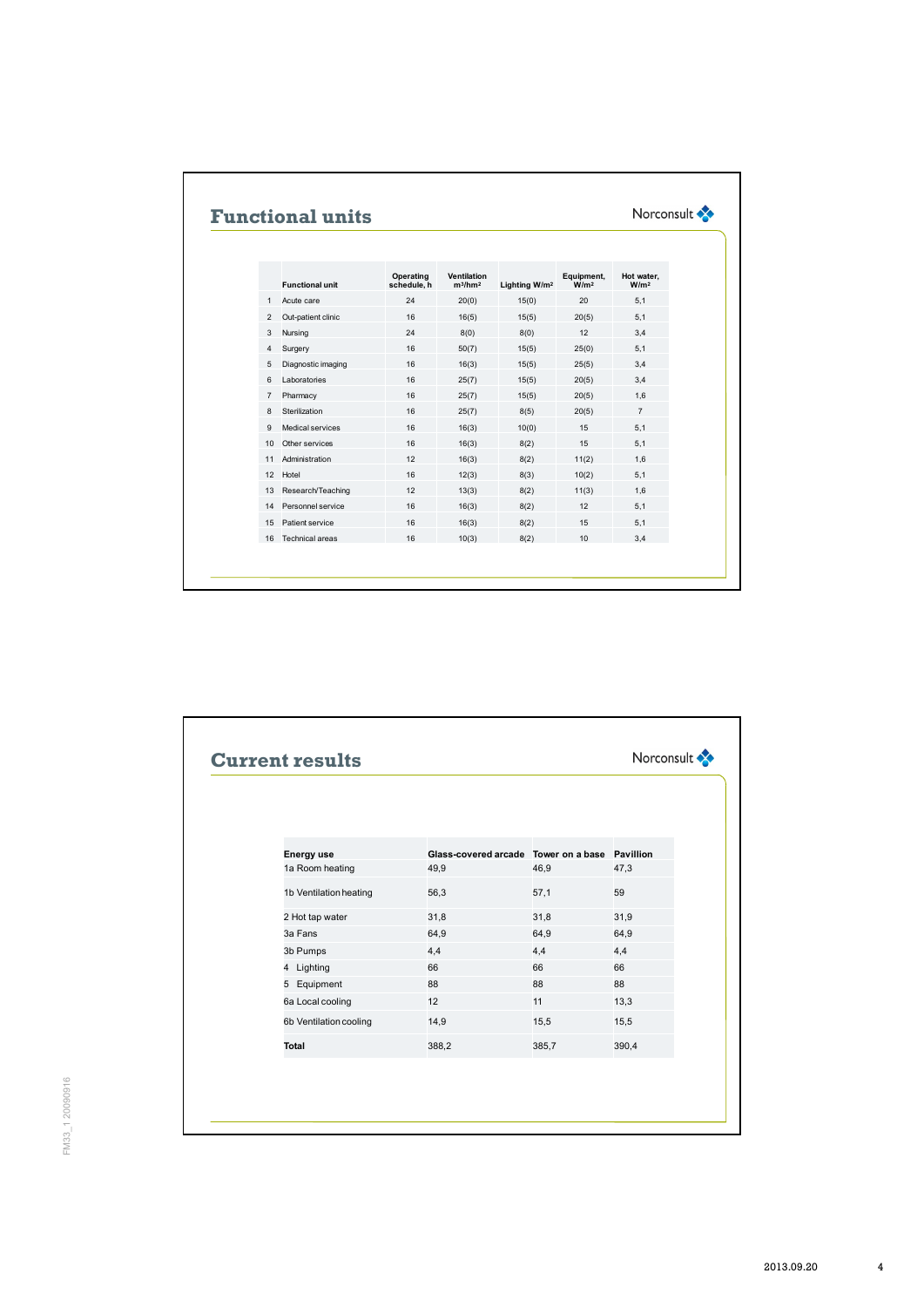| Low energy alternative |                                                |       |       |
|------------------------|------------------------------------------------|-------|-------|
| Energy                 | Glass-covered arcade Tower on a base Pavillion |       |       |
| 1a Room heating        | 5,1                                            | 0,3   | 0,7   |
| 1b Ventilation heating | 5,1                                            | 4,6   | 5,8   |
| 2 Hot tap water        | 31,8                                           | 31,8  | 31,8  |
| 3a Fans                | 14                                             | 14    | 14    |
| 3b Pumps               | 3,2                                            | 3,2   | 3,2   |
| 4 Lighting             | 23,1                                           | 23,1  | 23,1  |
| 5 Equipment            | 88                                             | 88    | 88    |
| 6a Local cooling       | 41,8                                           | 41,9  | 44,7  |
| 6b Ventilation cooling | 6,1                                            | 6,3   | 6,3   |
| Total                  | 218,2                                          | 213,2 | 217,6 |

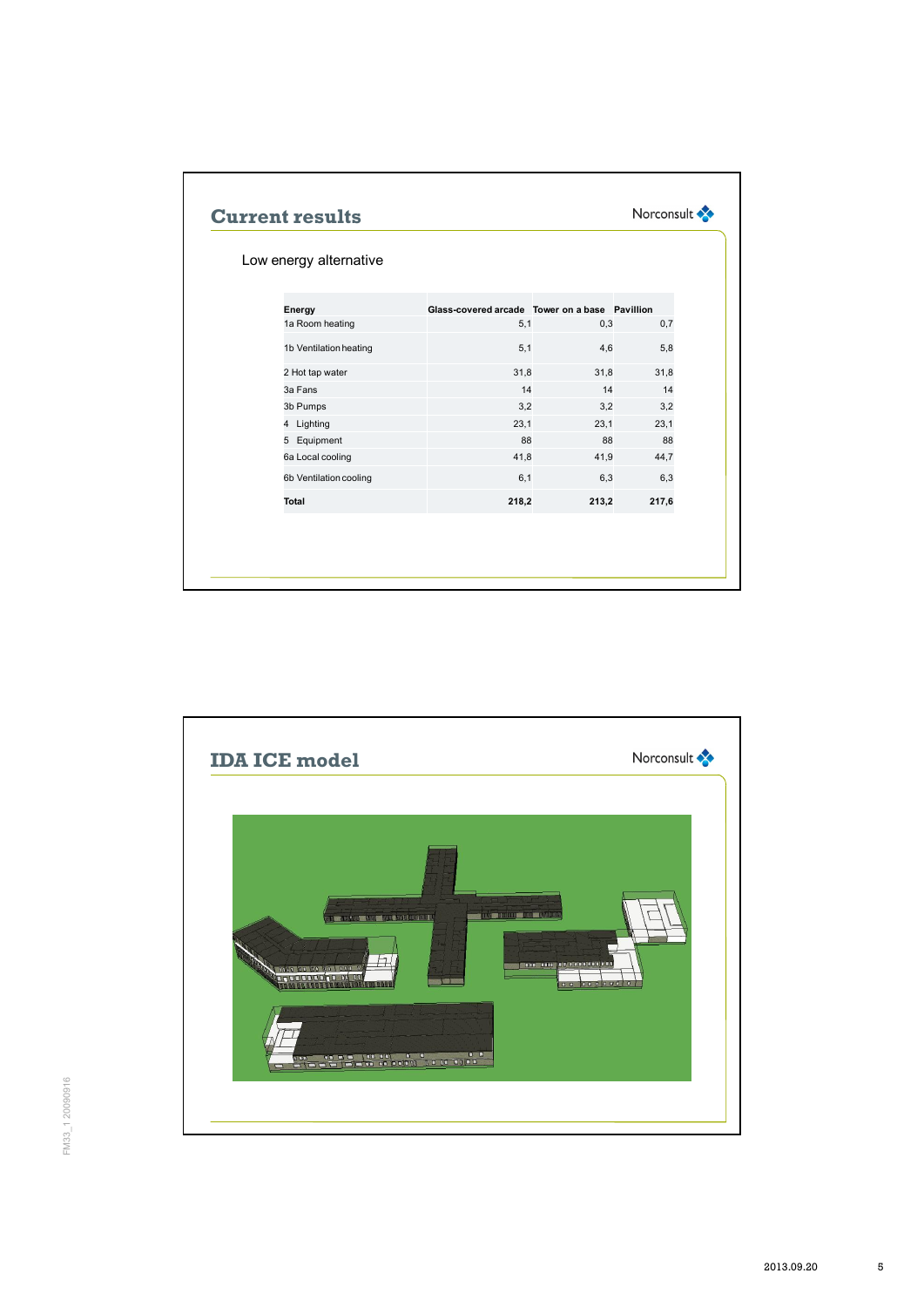

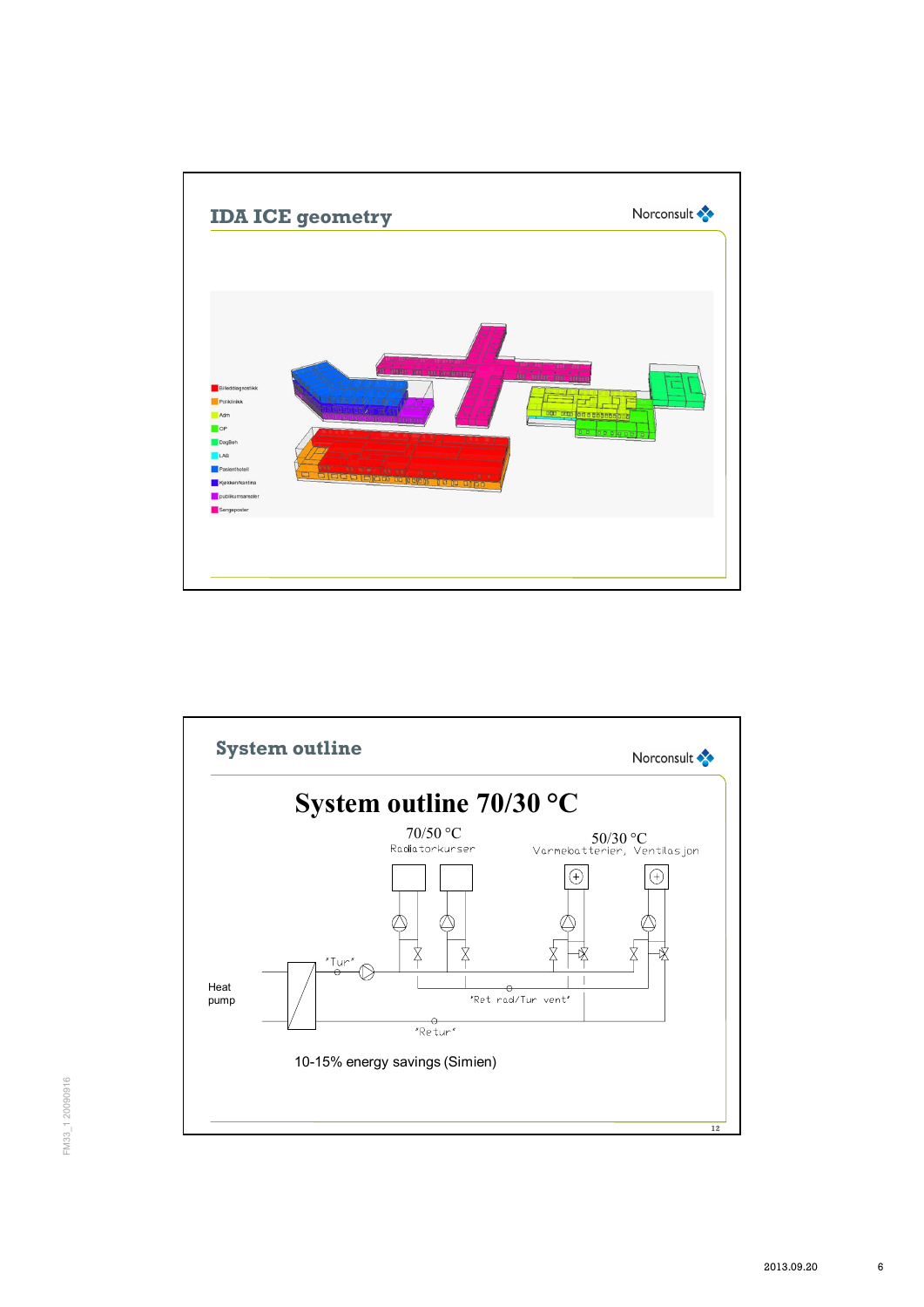